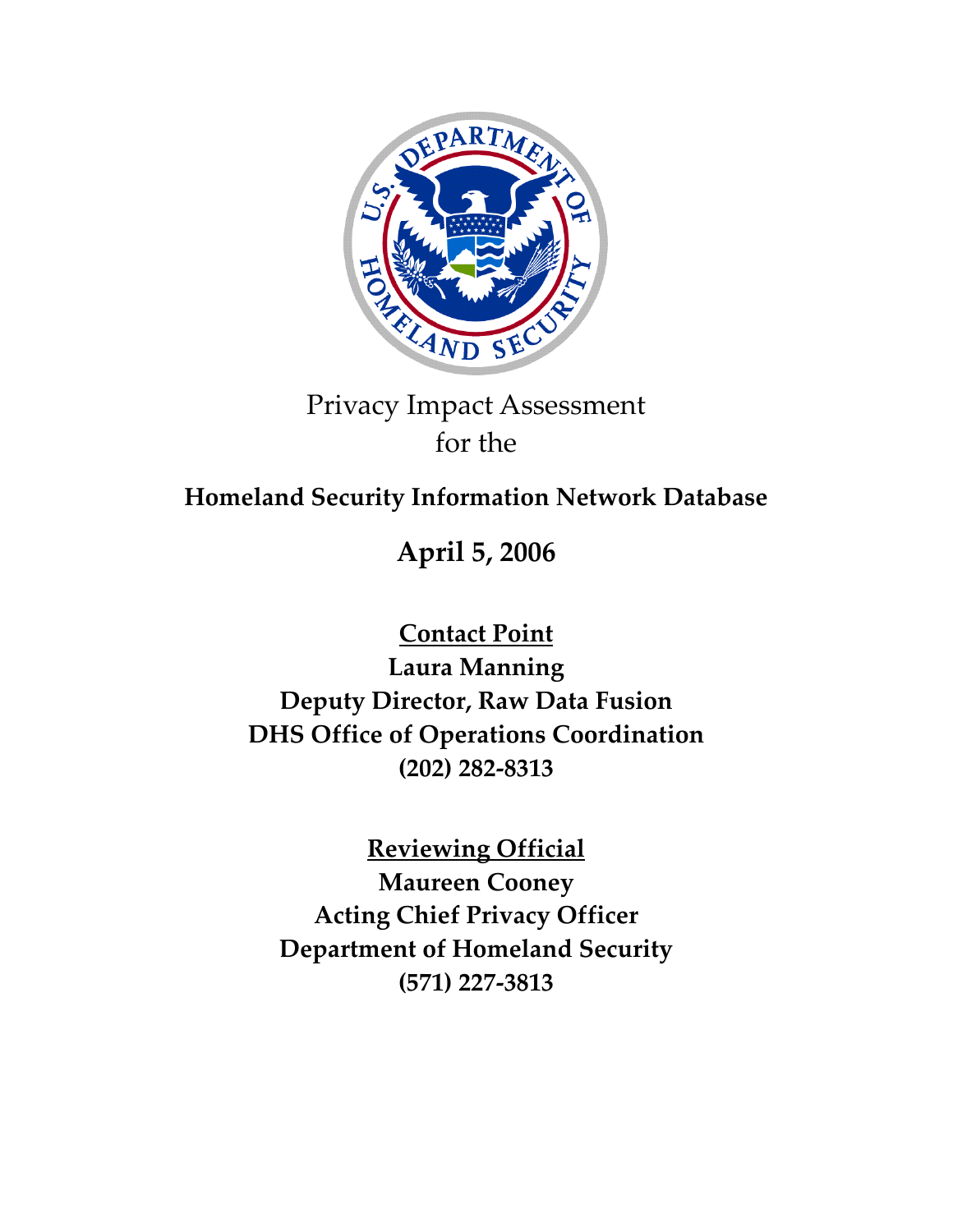

## Introduction

 $\overline{a}$ 

The Homeland security Operation Center (HSOC) is a component of the Department of Homeland Security that serves as the primary national hub for domestic incident management operational coordination and situational awareness. A key focus of the HSOC is the coordination and dissemination of terrorism-related information that is operationally significant for decisions and actions undertaken by stakeholder entities, such as governmental officials, law enforcement personnel, non-governmental organizations, and private sector individuals that have domestic situational awareness requirements. The HSOC also serves as a primary national level hub in domestic incident management; serving dually as an operational communications and information sharing hub, as well as the primary conduit to the White House and the Secretary of the Department for significant domestic events and incidents.

 The Homeland Security Information Network is a secure internet-based system of integrated communication networks designed to facilitate information sharing between DHS and other Federal, state, county, local, Tribal, private sector commercial, and other non-governmental organizations involved in identifying and preventing terrorism as well as in undertaking incident management activities. The mission of HSIN is to enhance the communication of relevant information among all applicable domestic security actors regardless of jurisdictional, geographic, or agency boundaries. Additionally, HSIN enables these organizations to maintain voice and data communications with one another during incident management. The HSIN is managed by the HSOC.

The HSIN Database supports the HSIN user community by enabling approved users to research and analyze information with a "nexus to terrorism"1. The HSIN Database is populated with information from:

- suspicious activity reports from law enforcement, governmental agency, or private sector security officials;
- law enforcement bulletins and reports from Federal, state, county, local, and/or Tribal law enforcement, and
- relevant information from approved HSIN users communications.

Prior to inclusion in the HSIN Database, information will be reviewed by HSOC personnel to ensure a nexus to terrorism. After a nexus is established, the information is categorized based on sector, subject matter, geography, and need to know.

The HSIN Database focuses primarily on activities, rather than individuals. It is made up of reports about what individuals, either law enforcement or otherwise have observed that is out-ofthe-ordinary based upon their judgment/experience and the circumstance of their observation. In most but not all cases, such observations will not include personally identifiable information, but rather the facts of a situation. In instances where the observation or incident led to personally

 $1$  A "nexus to terrorism" is defined as information important to the identification of terrorism planning and preparation and relevant to the nation's efforts to prevent acts of terrorism against the United States.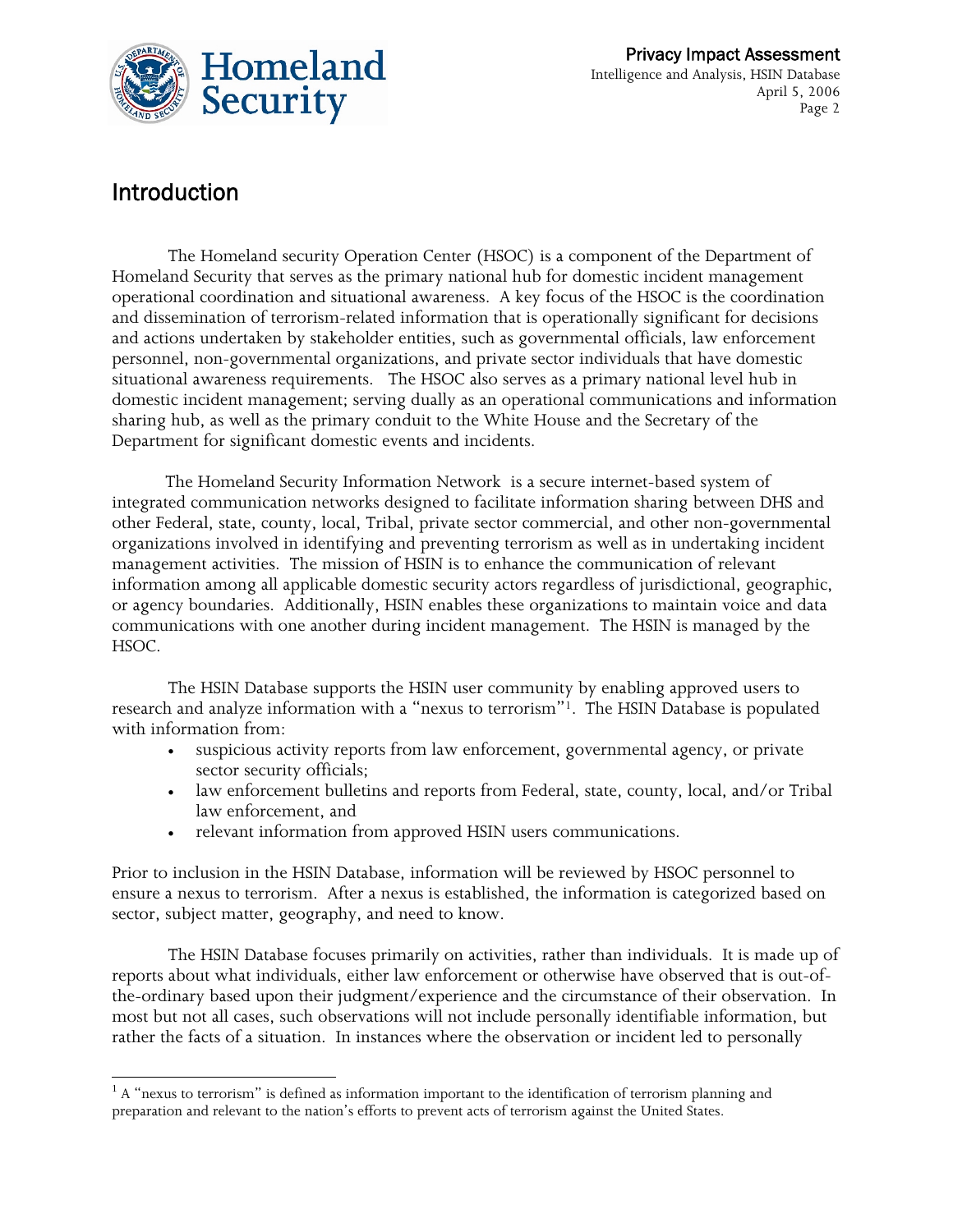

identifiable information being obtained, this information will be logged into the HSIN Database, and additional safeguards will be employed, including masking the information. The data including names would only be available to those whose roles authorize them to access/collect such information (primarily law enforcement and the intelligence community). Other users such as private sector security managers would only be able to access the activity-based information; the private and other sensitive data would be masked. If they have need for more information, private sector users will either contact the source entity (such as another private sector entity) or look to local law enforcement for additional information they might be eligible to receive.

 The HSIN and the HSIN Database will enable DHS to build a "Common Operational Picture" (or "COP"), which relates critical operational information in a consolidated, user-defined format that is organized by event, incident, or potentially significant threat. COP enables key domestic security stakeholders to coordinate their prevention, mitigation, repose, and recovery activities and decision making.

This Privacy Impact Assessment describes the system, functions, data safeguards, and data integrity features of the HSIN Database.

#### Section 1.0 Information Collected and Maintained

#### 1.1 What information is to be collected?

HSIN Database will collect relatively "raw" suspicious activity information. This type of information is generally provided by individuals who observe the activities of others and deem that activity suspicious based upon the totality of observable circumstances.

 The HSIN Database will be limited to relevant information for which there is a nexus to terrorism. While the primary focus of the information will be on activities, the personally identifiable information accepted for retention as part of a particular submission may include: full name, address, date of birth, place of birth, citizenship, physical description (height, weight, eye and hair color), distinguishing scars, marks, or tattoos, automobile registration information, watch list information, intelligence information including links to terrorism, any criminal and/or incident activity, the date information is submitted, and the name of the contributing/submitting organization.

Limited data concerning the providers of information, including the means of transmission of the data, may also be retained where necessary. For example, where it is determined that maintaining the identity of the source of investigative lead information may be necessary to provide an indicator of the reliability and validity of the data provided and to support follow-on investigative purposes relevant and necessary to a legitimate law enforcement or homeland security matter, such data may likely warrant retention. Absent such a need, no information on the provider of the information would be maintained.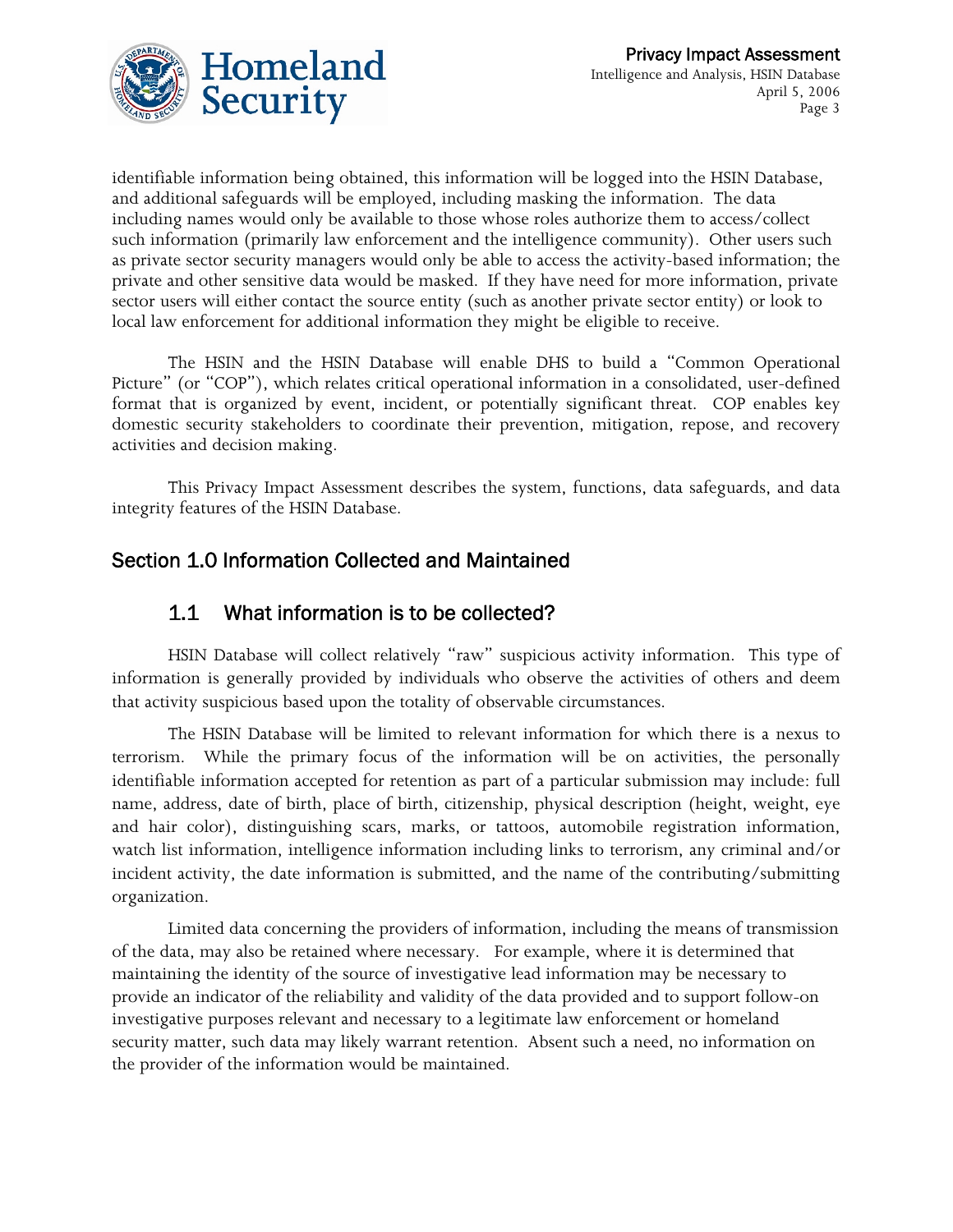

#### 1.2 From whom is information collected?

Information is collected from:

- Private individuals submitting tips either directly to the HSOC or through law enforcement officials;
- Suspicious activity reports from law enforcement, governmental agency, or private sector security officials;
- Law enforcement bulletins and reports from Federal, state, county, local, and/or Tribal law enforcement; and
- Relevant information from communications between approved HSIN users, such as experienced critical infrastructure security managers.

Prior to inclusion in the HSIN Database, information will be reviewed by HSOC personnel to ensure there is a nexus to terrorism. After the nexus is established, the information is categorized based on sector, subject matter, geography, and need to know.

## 1.3 Why is the information being collected?

The information in the HSIN Database is collected in order to provide key domestic security actors with information necessary to coordinate their prevention, mitigation, response, and recovery activities.

#### 1.4 What specific legal authorities/arrangements/agreements define the collection of information?

The Homeland Security Act of 2002 as codified within the United States Code at 6 U.S.C. § 121(d)(1); 6 U.S.C. § 121(d)(4); 6 U.S.C. § 121(d)(11); 6 U.S.C. § 121(d)(12)(A); 6 U.S.C. §  $121(d)(15)$ ; and 6 U.S.C. §  $121(d)(17)$  provide DHS and the HSOC with authority to collect the information in the HSIN Database.

#### 1.5 Privacy Impact Analysis: Given the amount and type of data being collected, discuss what privacy risks were identified and how they were mitigated.

In general, the information collected as part of suspicious reporting will not be personally identifiable. In instances where personally identifiable information is relevant and necessary to be collected, it will be protected with additional safeguards, including masking, so that only those individuals with appropriate access and a verifiable need to know will be able to review the personally identifiable information collected.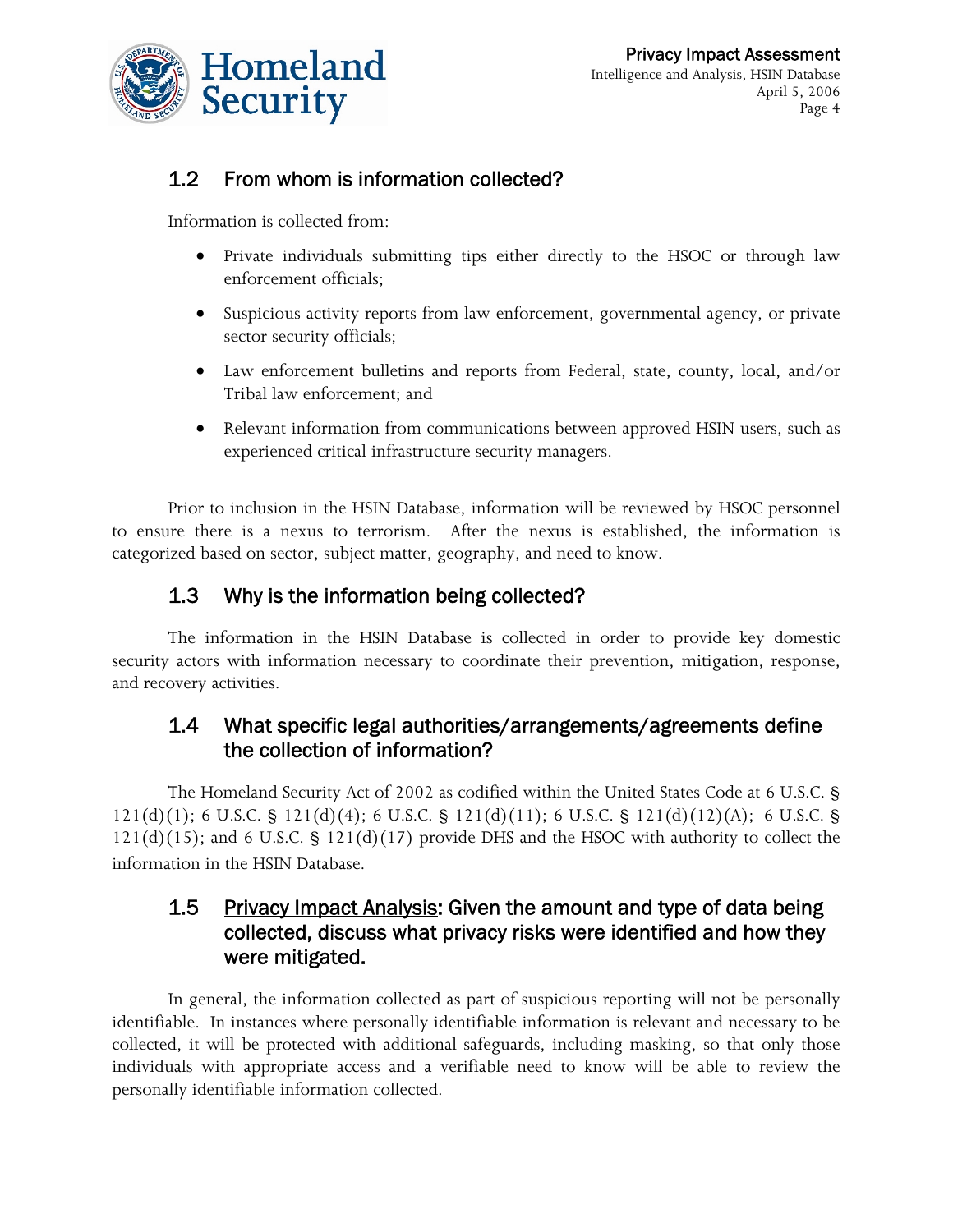

## Section 2.0 Uses of the System and the Information

#### 2.1 Describe all the uses of information.

The information collected in the HSIN Database enables HSIN users to research and analyze activities with a nexus to terrorism. It allows users to draw links and patterns that might not otherwise be readily apparent.

As stated in the introduction, DHS uses the information to build the COP. The COP is a merger of all relevant and available information associated with emerging events or incidents in a consolidated format to facilitate decision makers.

#### 2.2 Does the system analyze data to assist users in identifying previously unknown areas of note, concern, or pattern (sometimes referred to as "datamining")?

Yes. The HSIN Database can be mined in a manner that identifies potential threats to the homeland or trends requiring further analysis. Access to sensitive information, including personal information, is limited to only those users with a verifiable need for that access.

#### 2.3 How will the information collected from individuals or derived from the system be checked for accuracy?

The information contained within the HSIN Database will be provided by government or non-governmental personnel. Information from government entities will remain associated with the source government entity, which may be contacted by authorized law enforcement or government personnel accessing that information to question its accuracy or update its status. Those same source entities are expected to update information that they provide in the HSIN Database as investigative activity produces additional amplifying information or results in closure of the case.

Information from non-governmental entities is suspicious activity information that will be entered into the HSIN Database and that will, generally, be concurrently addressed to a law enforcement agency for investigation. Updated information will be entered by authorized users and remain associated with the initially submitted information.

#### 2.4 Privacy Impact Analysis: Given the amount and type of information collected, describe any types of controls that may be in place to ensure that information is used in accordance with the above described uses.

The HSIN Database has been developed in order to minimize the amount of personal information incorporated. In instances where personal information is required, a mask is placed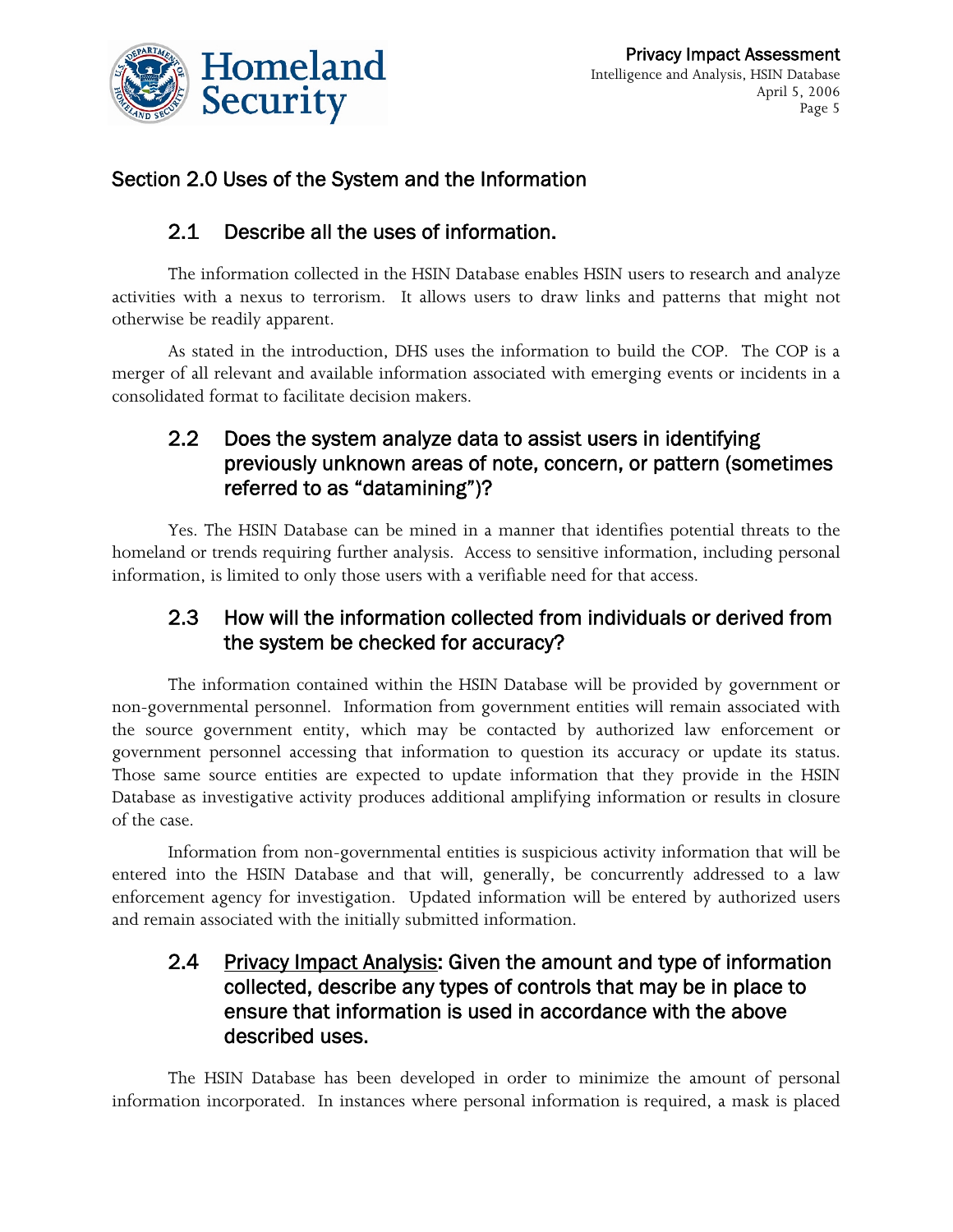

on the information so that it may only be viewed by appropriate personnel with the correct user roles and verifiable need to know. This ensures that privacy and information safeguarding requirements are met by limiting access to sensitive information, such as personal information, only to those users whose operational role and mission warrants such access. This limitation is further enforced by ensuring that the data is distinctly segregated into sections based upon its sensitivity.

## Section 3.0 Retention

## 3.1 What is the retention period for the data in the system?

HSOC personnel plan to request records disposition schedules and coordination of those schedules with the National Archives and Records Administration (NARA) for ten years from the time of inclusion in the HSIN Database. Not all records will remain active during this time; rather, it is anticipated that the HSIN Database will maintain both active and inactive records. HSIN users will be required to change the status of their submissions from active to inactive if an incident is determined to have no nexus to terrorism. The system will provide HSIN users with reminders for active reports that have not been resolved after a certain period of time.

#### 3.2 Has the retention schedule been approved by the National Archives and Records Administration (NARA)?

HSOC personnel plan to request records disposition schedules and coordination of those schedules with the National Archives and Records Administration (NARA) for ten years from the time of inclusion in the HSIN.

#### 3.3 Privacy Impact Analysis: Given the purpose of retaining the information, explain why the information is needed for the indicated period.

Given that most contemporary knowledge of terrorist planning indicates long periods of pre-operative activity, and that some seemingly innocuous criminal and surveillance activity could signal terrorist planning, a 10-year retention period is deemed necessary for law enforcement investigative activities, governmental, and other subject matter experts to link the information with known terrorist activity or to identify the activity as benign and unrelated to terrorist activity. HSOC has developed the "active" and "inactive" records in order to minimize the impact of information being maintained for this time period, and access to inactive records will be more closely controlled.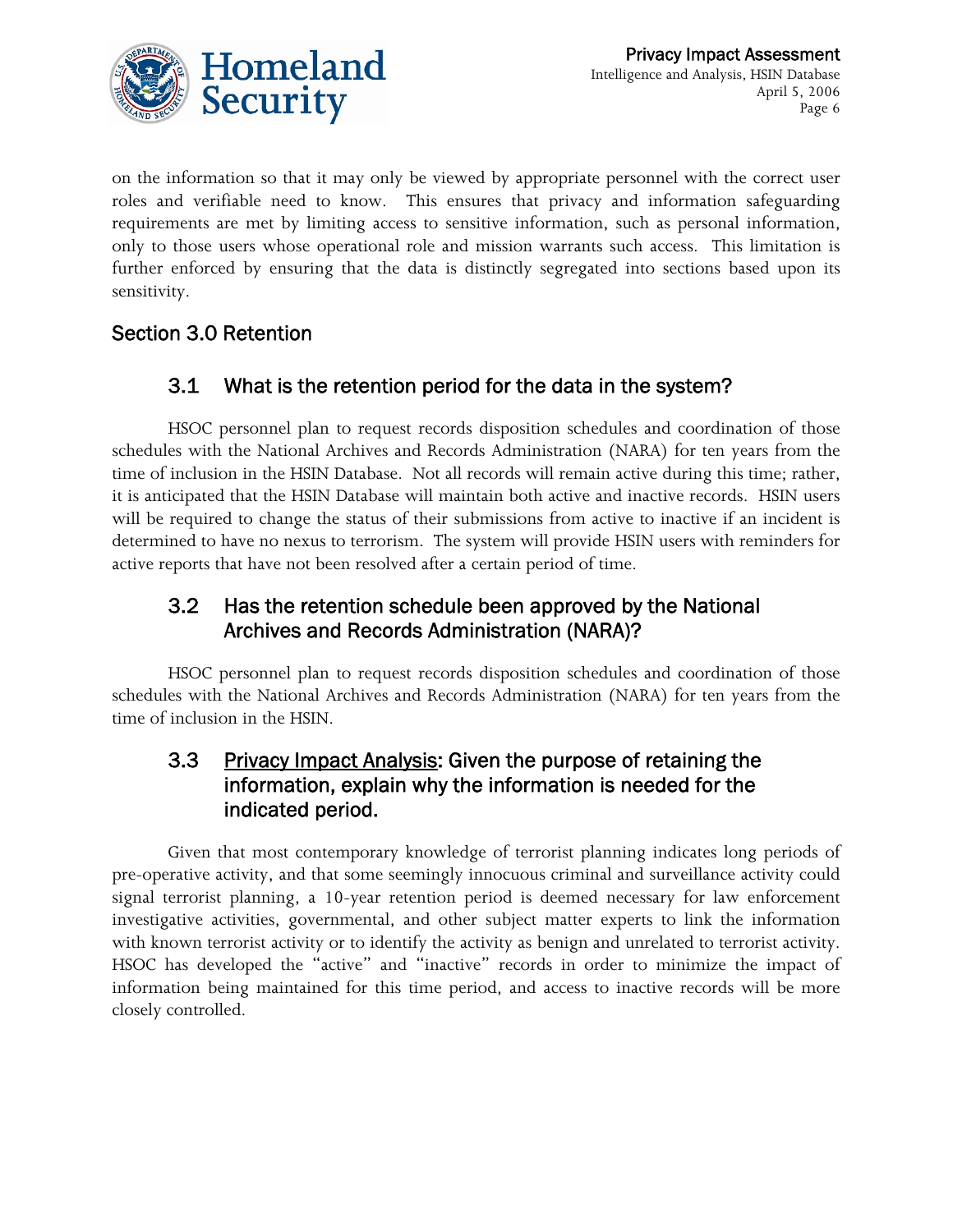

#### Section 4.0 Internal Sharing and Disclosure

#### 4.1 With which internal organizations is the information shared?

Initial access to the HSIN Database will only permit access to activity-based information; personal information will be masked. The activity-based information in the terrorism-related suspicious activity reports contained within the HSIN Database will be shared with the DHS components whose legitimate law enforcement or governmental terrorism-related missions require access to the information. Where access to sensitive information, such as personal information, is determined to be necessary, access will be based on a verifiable need to know and will be subject to any restrictions placed on that data by the submitter.

#### 4.2 For each organization, what information is shared and for what purpose?

All information that is relevant and necessary to an HSIN user will be made available, but personal information is only provided in instances where the HSIN user has the appropriate clearance and a verifiable need to know.

#### 4.3 How is the information transmitted or disclosed?

HSIN users are able to query the HSIN Database directly over a secure network.

#### 4.4 Privacy Impact Analysis: Given the internal sharing, discuss what privacy risks were identified and how they were mitigated.

In order to minimize the number of individuals with access to information while maximizing the usefulness of the information provided, HSIN Database masks personal information and other sensitive information. HSIN Database then uses role-based access to enforce these rules.

#### Section 5.0 External Sharing and Disclosure

#### 5.1 With which external organizations is the information shared?

Because the purpose of the HSIN Database is to increase information sharing for homeland security purposes, HSIN users may be governmental officials, law enforcement personnel, nongovernmental organizations, and private sector individuals whose professional duties and interests make them stakeholders of the DHS mission. HSIN users will only be provided access to information that is relevant to their official duties.

Initial access to the HSIN Database will only permit access to activity-based information. Sensitive information such as personal information will be excluded from the activity-based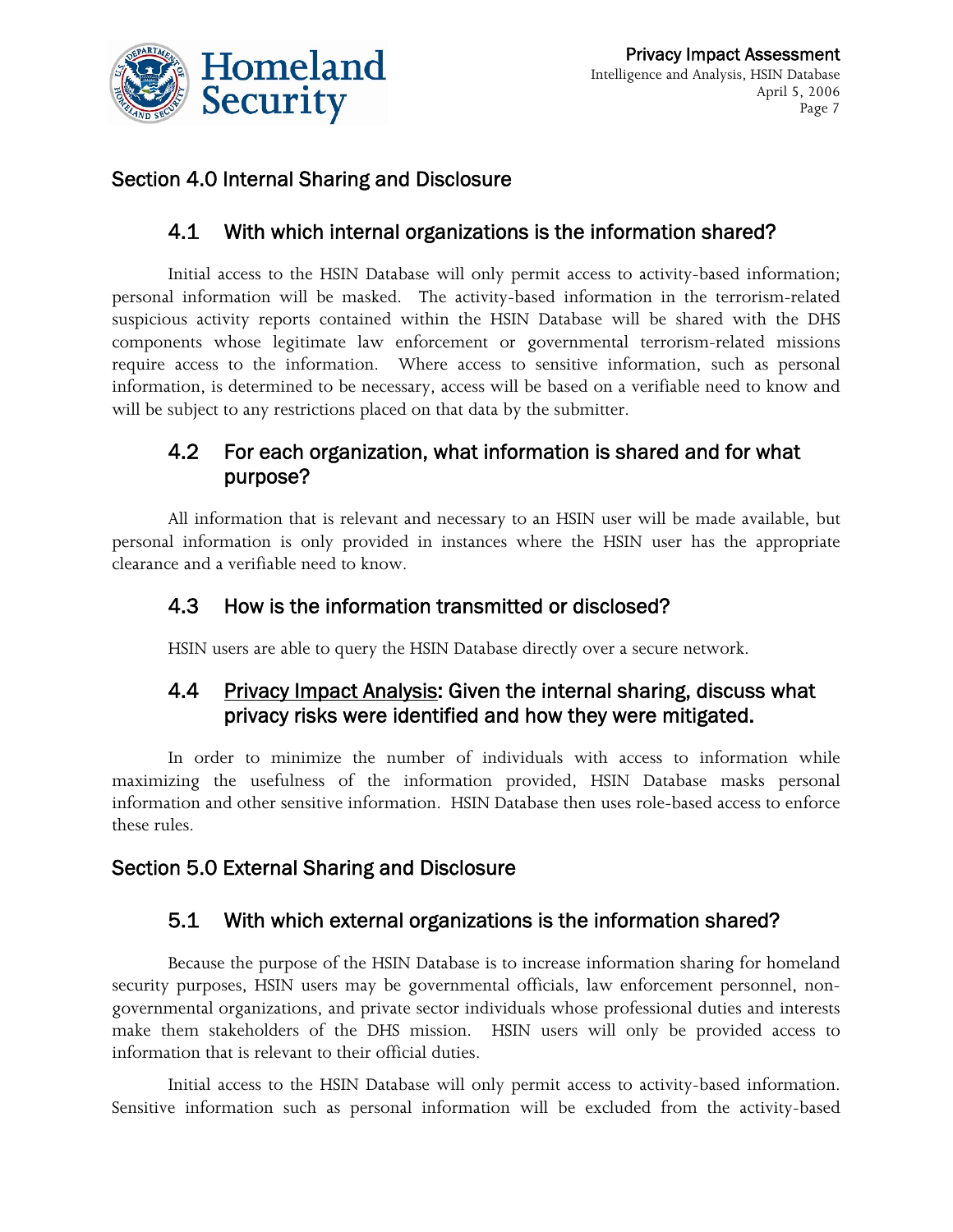

information that is subject to analytical processes and shielded from those conducting analysis. In no case will non-law enforcement or non-governmental users be afforded access to personal information in the HSIN Database.

#### 5.2 What information is shared and for what purpose?

All information that is relevant and necessary to an HSIN user will be made available, but personal information is only provided in instances where the HSIN government or law enforcement user has the appropriate clearance and verifiable need to know. Personal information will never be provided to private sector HSIN users.

#### 5.3 How is the information transmitted or disclosed?

HSIN users are able to query the HSIN Database directly over a secure network.

#### 5.4 Is a Memorandum of Understanding (MOU), contract, or any agreement in place with any external organizations with whom information is shared, and does the agreement reflect the scope of the information currently shared?

HSIN users individually will have to comply with an End User Agreement that requires their adherence to the rules and policies associated with their organization as well as the laws and policies of the jurisdictions in which they operate. Additionally, all entities collaborating and communicating using HSIN or maintaining access to the HSIN Database will be bound by Memoranda of Understanding that will detail all aspects of their access, use, security, and permissible further dissemination of the data within the HSIN Database.

#### 5.5 How is the shared information secured by the recipient?

In order to access to the HSIN Database users must have appropriate encryption capabilities; essentially, the ability to access web sites whose addresses begin with "https". In addition, entities collaborating and communicating using the HSIN Database or maintaining access to it will be bound by Memoranda of Understanding governing all aspects of their access, use and further dissemination. These agreements will include information security provisions.

#### 5.6 What type of training is required for users from agencies outside DHS prior to receiving access to the information?

DHS and external users of HSIN who access law enforcement sensitive information must be credentialed members of law enforcement agencies or designees who receive training in the protection of personal information. Similarly, government entities who partner with DHS and are HSIN users or maintain access to information with a nexus to terrorism in the HSIN Database must receive similar training from their employers.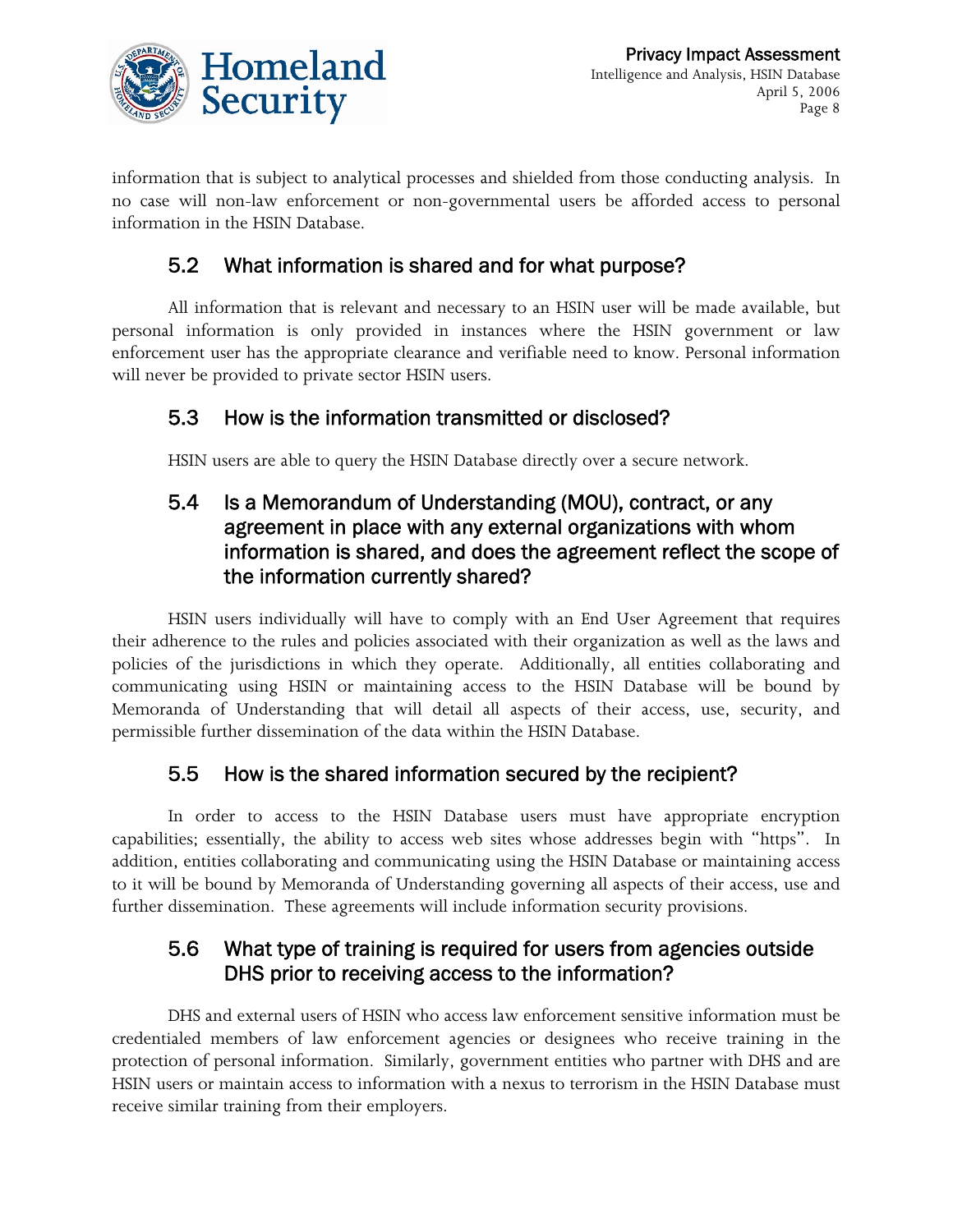

Currently, all prospective HSIN users are being provided technical training to prepare them for using HSIN, including training on the associated laws and policies of their agency/organization, their jurisdiction, and on the requirement that they comply with all access and disclosure limitations imposed by the source/originator of the HSIN communication or the HSIN Database information. The above principles are also generally included in the HSIN registrant's End User Agreement and any Memorandum of Understanding for entities/organizations that partner with DHS for the use of HSIN resources or access to the HSIN Database.

#### 5.7 Privacy Impact Analysis: Given the external sharing, what privacy risks were identified and describe how they were mitigated.

Categorizing the information when it is included in the HSIN Database, in coordination with enforced role and rule-based access, minimizes the number of people with access to personally identifiable information.

## Section 6.0 Notice

#### 6.1 Was notice provided to the individual prior to collection of information? If yes, please provide a copy of the notice as an appendix. (A notice may include a posted privacy policy, a Privacy Act notice on forms, or a System of Records Notice published in the Federal Register Notice.) If notice was not provided, why not?

A system of records notice for this system was published in the Federal Register on April 18, 2005, under the title "HSOC Database" to provide notice. DHS intends to publish a final SORN for the HSIN Database which will be more limited and refined in scope than originally published in the April 18, 2005 notice. Beyond this, in instances where personal information is provided as part of the suspicious report, the individual is unlikely to have knowledge that his/her information has been submitted to the system.

#### 6.2 Do individuals have an opportunity and/or right to decline to provide information?

When an individual is submitting information to the HSIN Database, he/she has the right to decline providing personal information. As an example, an anonymous caller contacts a law enforcement agency with a report of suspicious activity. The information may be submitted to HSIN without capturing the callers identifying information. For personal information that may be associated with suspicious activity reports, there is no opportunity to decline to provide information.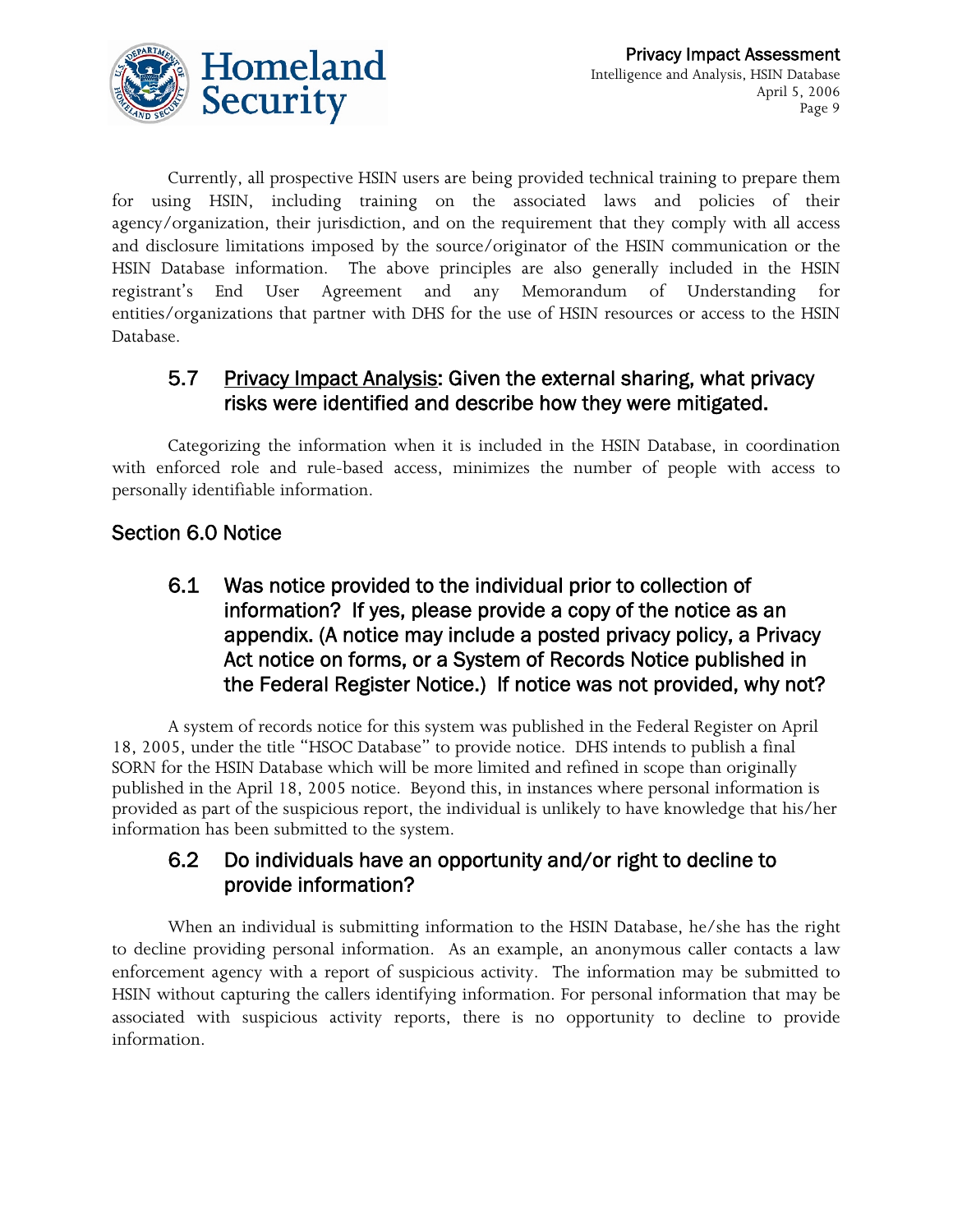

## 6.3 Do individuals have the right to consent to particular uses of the information, and if so, how does the individual exercise the right?

Although HSIN information may have originator controls that govern particular uses of it, in general, individuals will not be able to consent to particular uses of the information. For suspicious activity reports received directly from individuals, however, such individuals may be protected as confidential sources.

#### 6.4 Privacy Impact Analysis: Given the notice provided to individuals above, describe what privacy risks were identified and how you mitigated them.

Individuals will be provided notice through the System of Records Notice. Given that in some instances personal information will be collected without the knowledge of the individual, the HSIN Database masks the personal information so that only those individuals with appropriate clearance and a verifiable need to know are able to see the information.

#### Section 7.0 Individual Access, Redress and Correction

#### 7.1 What are the procedures which allow individuals to gain access to their own information?

Individual access to information in the HSIN Database is available through the provisions of the Freedom of Information Act and the procedures for submitting FOIA requests are available in 6 C.F.R. Part 5.

## 7.2 What are the procedures for correcting erroneous information?

Because personal information is likely to be in the HSIN Database based on a suspicious activity report, which is, in essence, the opinion of an observer, no procedures will be established to allow for correction of this opinion information. If an individual believes that he or she has suffered an adverse consequence related to the HSIN Database, that individual will be able to provide any information that they deem relevant with a request that it be included within any record maintained in the HSIN Database regarding a particular incident, activity, transaction, or occurrence. That correspondence will be directed to the DHS HSOC Watch Floor, and a member of the watch will research the HSIN Database to ascertain whether any record correlates to the information provided. If there is correlative information, the watch officer will enter the information provided into that record and indicate it as First-Party Amplifying information.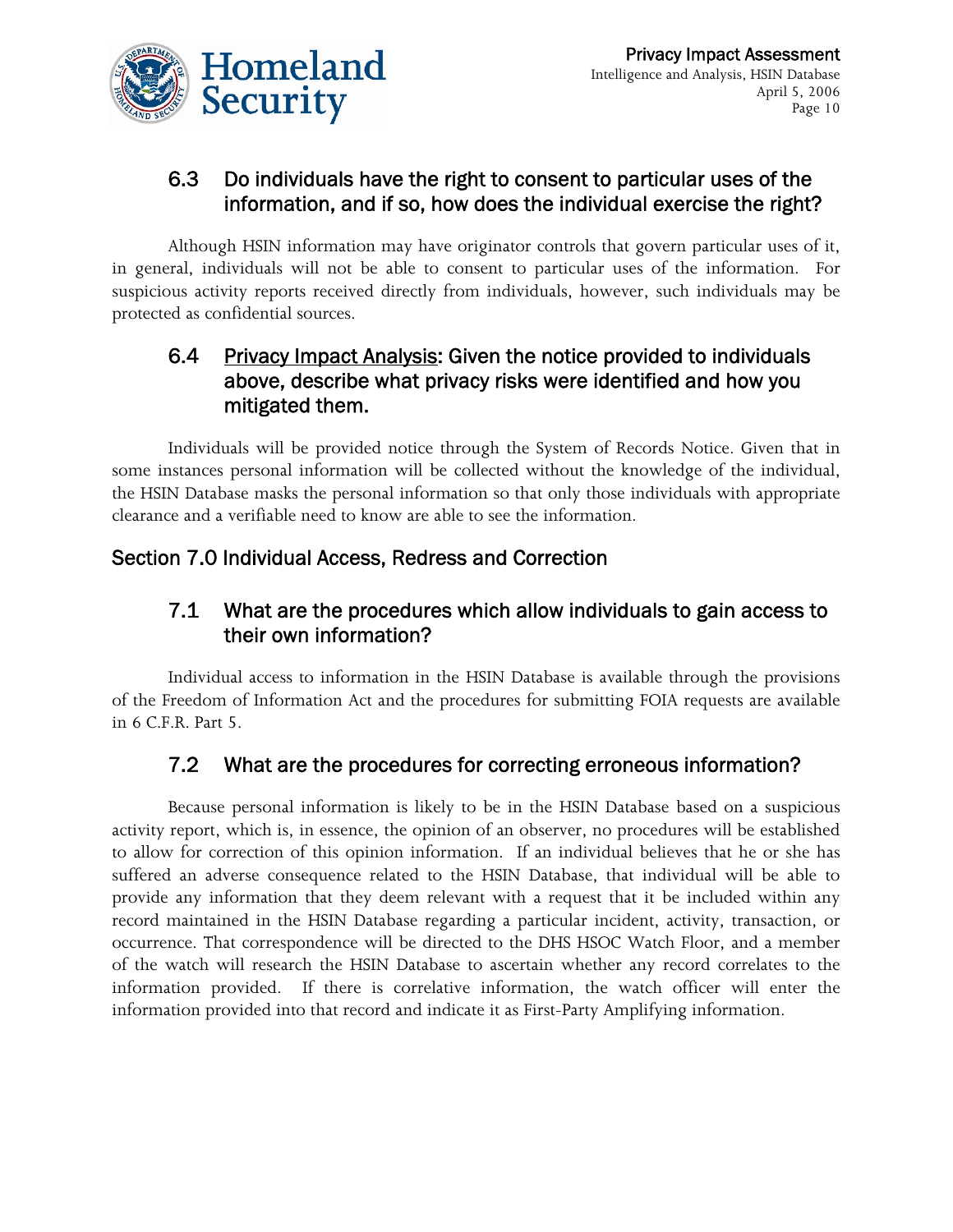

#### 7.3 How are individuals notified of the procedures for correcting their information?

If an individual feels that the information maintained in the HSIN Database is inaccurate, there will be three methods available to provide accurate information to the HSOC Watch. The DHS FOIA page, accessible through the DHS public website, will contain a link permitting any individual to send information to the HSOC via a designated email address reserved for that purpose. The FOIA page will also contain a fax number and a mailing address for the same purposes for those who prefer to use those means to contact to the HSOC. All communications received, regardless of method, will be entered into and remain on record within the HSIN Database pursuant to its general record retention schedule and will be subject to audit.

#### 7.4 If no redress is provided, are alternatives are available?

The development of the HSIN Database and the processes governing its use included detailed consideration of the impact of erroneous data on individuals as well as on the official users of the information with the Database. Information in the HSIN Database is, by definition, raw suspicious activity information. The HSIN Database is simply a pool of unvetted, reported "as-is" information that is maintained in a manner making it accessible to appropriate official entities for further investigation and analysis predicated upon reasonable suspicion of a terrorism nexus.

Having verified and accurate information is the ultimate goal of all of the law enforcement, intelligence community, and other governmental officials using the system. The redress indicated in 7.2, above, will help to ensure that the information is accurate.

HSOC Watch-standers will ensure the integrity of the HSIN information based upon information provided by individuals, as well as any updates received from law enforcement and other government authorities.

#### 7.5 Privacy Impact Analysis: Given the access and other procedural rights provided for in the Privacy Act of 1974, explain the procedural rights that are provided and, if access, correction and redress rights are not provided please explain why not.

The HSIN Database focuses on collecting activity-based information rather than personally identifiable information. Any personal information included in an activity report is masked so that the number and type of individuals with access to the information is minimized. If an individual believes that he or she has suffered an adverse consequence related to the HSIN Database, that individual will be able to provide any information that they deem relevant with a request that it be included within any record maintained in the HSIN Database regarding a particular incident, activity, transaction, or occurrence.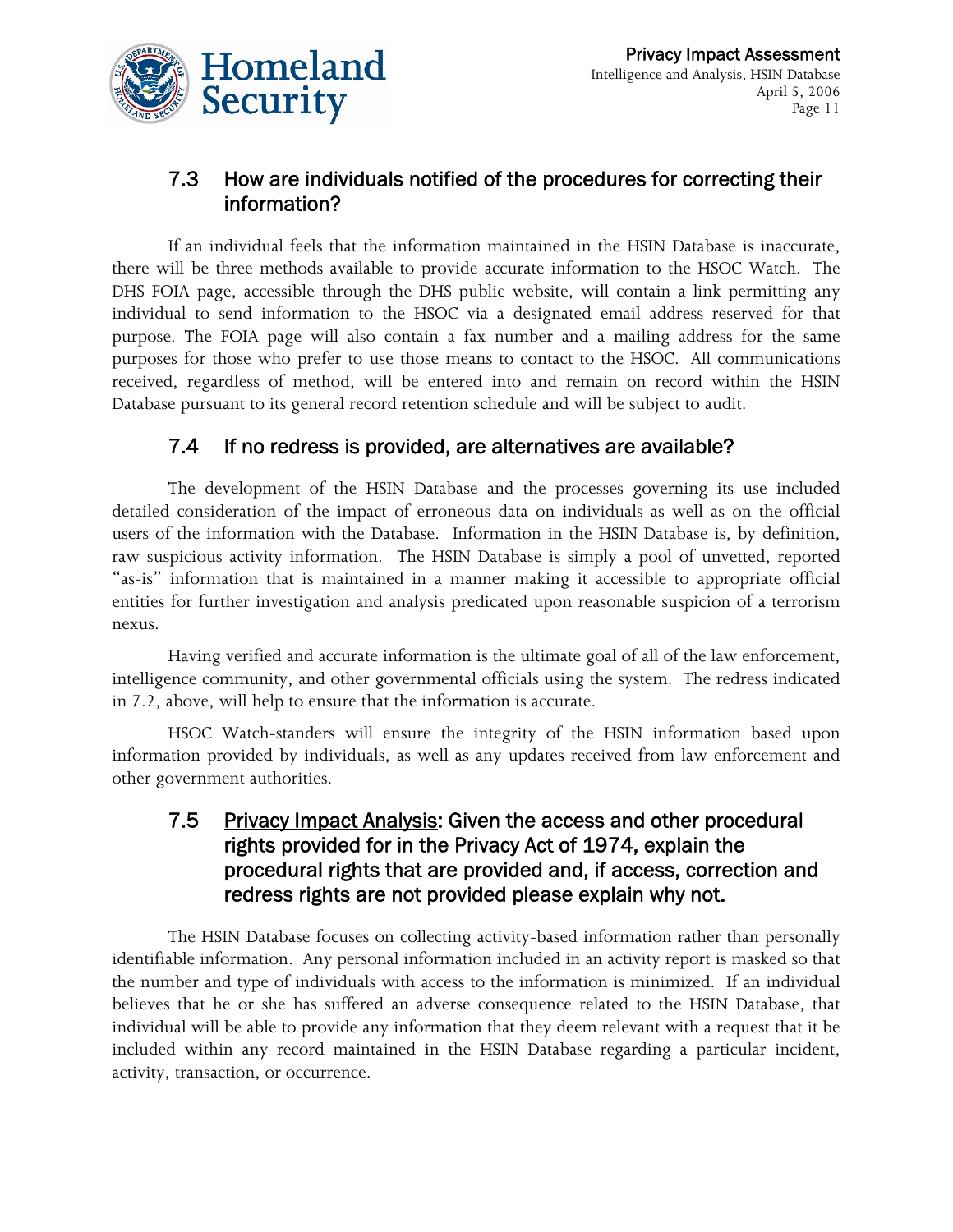

## Section 8.0 Technical Access and Security

8.1 Which user group(s) will have access to the system? (For example, program managers, IT specialists, and analysts will have general access to the system and registered users from the public will have limited access.)

Certain HSOC staff including watch and technical support personnel will have access to all HSIN communication and collaboration tools and the HSIN Database. Watch staff communicate/collaborate with other HSIN users and receive, research, and respond to requests for information regarding terrorism-related suspicious activities. IT specialists and HSOC technical and operational program managers will access HSIN and the HSIN Database to ensure system performance and to audit the use of the system. Analysts throughout law enforcement, government, and in some cases private sector security management may have access to the activity-based informational areas of the HSIN Database. All of these analyst users and other registered users, whose identity and need for access have been validated, will have varying levels of access to HSIN Database.

#### 8.2 Will contractors to DHS have access to the system? If so, please submit a copy of the contract describing their role to the Privacy Office with this PIA.

Yes. Currently there are several technology contractors who have access to the system as they build the information network and the database. Such contractors or other IT professionals will be registered and managed using the same auditing and controls as every other HSIN user.

#### 8.3 Does the system use "roles" to assign privileges to users of the system?

Yes. The access controls involve two basic components in addition to a general audit protocol designed to identify and sanction inappropriate access.

User/Data-defined Access Controls. The first of these controls are limitations based upon a user's administratively assigned categories and roles. Certain users will be restricted from classes of information that they are not authorized by law to receive. As an example, private sector users would not be permitted to access personal information, commercial proprietary information not provided directly to them by the source agency, or law enforcement sensitive information. Access to all personal information in the HSIN Database will be limited to only those law enforcement and governmental users with a need to know for the performance of their official duties. The agencies entering the data retain the responsibility for the accuracy of that data.

Source/Originator Access Limitations. Originators placing information that they deem to be sensitive into the HSIN Database may also place release restrictions on the data. For example, a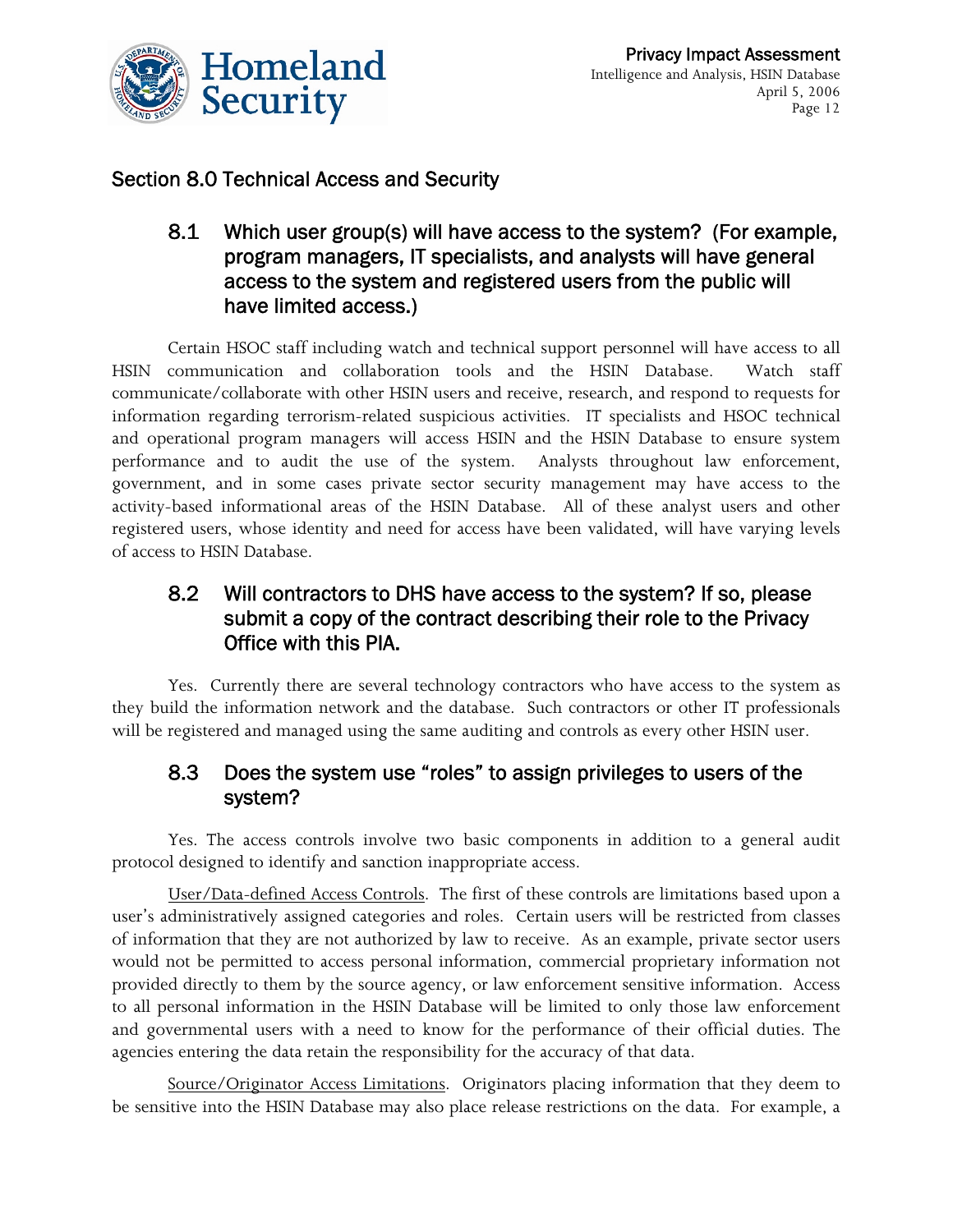

law enforcement agency may identify that a particular piece of information is of such sensitivity to an ongoing investigation that it may be viewed for situational awareness, but may not be officially used or referenced without contacting that agency. Similarly, a business may restrict access or use of commercial proprietary information so that particular law enforcement agencies may access it, but may not release it publicly, or distribute it to regulatory entities unless it demonstrates a violation of law relevant to a Federal, state, municipal, or tribal law enforcement agency.

Audit Controls and Sanctions. All information will also remain linked with records of who/when that information was accessed and subjected to a periodic audit to ensure that information in the HSIN Database is used in accordance with the above described policies.

Currently, the HSOC is investigating the use of intelligent software analytical tools that will produce reports of questionable information access patterns of particular users in order to complement the random audit controls that will be in place. Access to personal information will always be preceded by a user record of certification that requires the user to detail his identity, the data sought, and the legal/regulatory predicate authorizing access to the data. Any user found to be falsely making such a certification will be referred to the Federal Bureau of Investigation or other entities within the Department of Justice for investigation and possible prosecution. They will also be referred to their law enforcement, governmental or commercial agencies where they may also be subject to the appropriate disciplinary and legal actions.

#### 8.4 What procedures are in place to determine which users may access the system and are they documented?

The registration process will verify registrant eligibility for specific communication tools and collaboration spaces within HSIN and for information within the HSIN Database. The HSIN Database access control is role-based. Controls and access limitations are in place to ensure that sensitive information is protected from unauthorized access or exchange. Additional controls may be established to further define access to emergent, incident, and event-based information as required. In all cases access will be in accordance with applicable law and policy.

Role-Based Access Limitations. As an example of the role-based access, only a law enforcement officer will have access to law enforcement tradecraft and other sensitive information such as how information was acquired and what technical and operational means and methods were applied.

 Situation-Based Access Limitations. As an example of additional controls, in order for a law enforcement officer to obtain personal information associated with a particular matter, the law enforcement officer must also meet the threshold of reasonable suspicion of criminal activity that may lead to terrorism. Without meeting that threshold, the officer will only have access to activity-based information minus the names and contact information of all involved (other than the source/originating agency). Prior to such information being accessed or displayed the officer will be prompted to certify he has a verifiable need-to-know the information and has met the reasonable suspicion standard. Once having so certified, the officer will be able to access all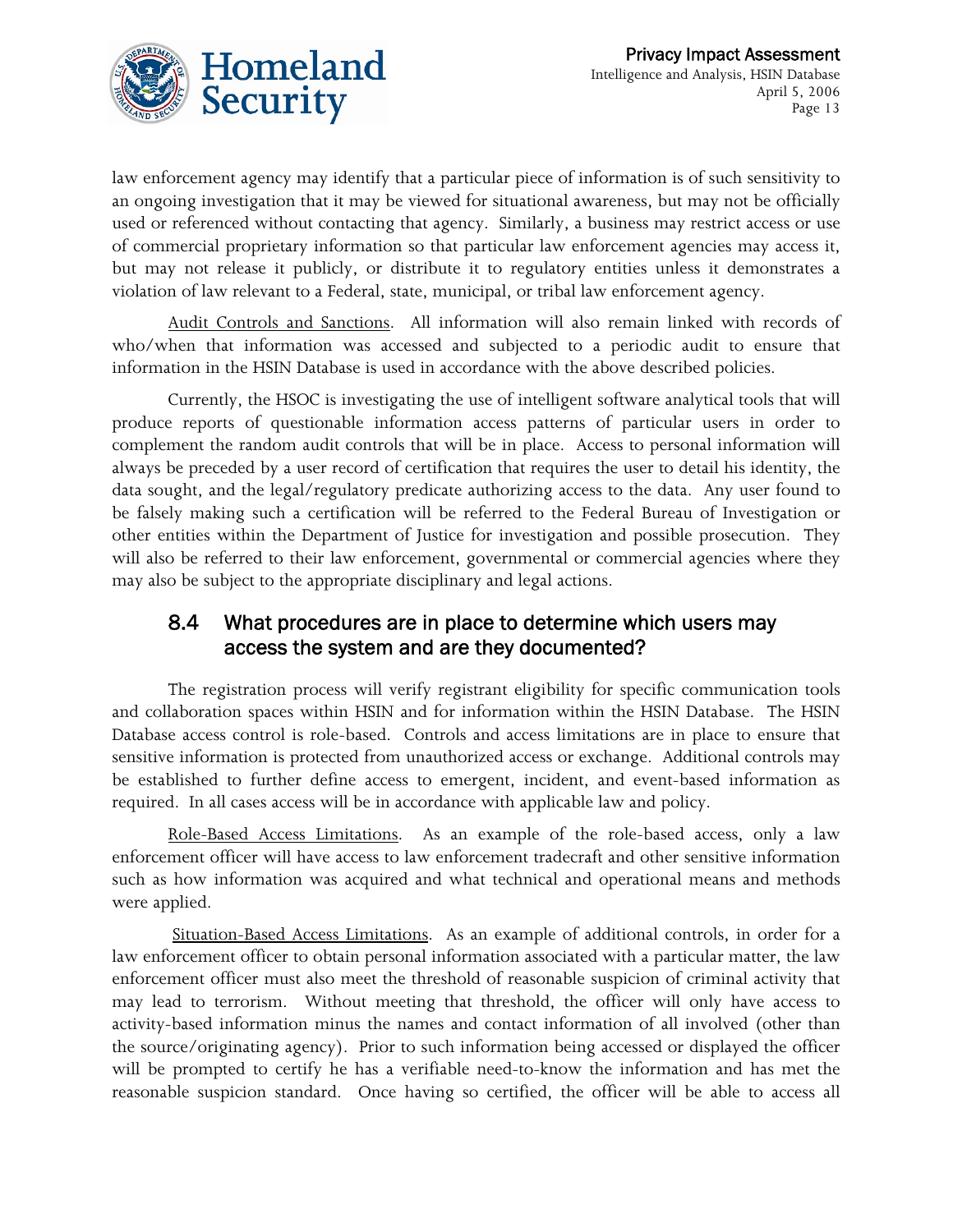

pertinent information based upon his certification. All sensitive information requiring such a certification will always be displayed with a banner defining it as subject to the certification requirement and to audit. Similarly, intelligence community personnel will be subject to certification requirements prior to access of applicable information based upon intelligence oversight requirements defining their access to and retention of United States Person information.

#### 8.5 How are the actual assignments of roles and rules verified according to established security and auditing procedures?

Role Security. Roles are assigned and verified within the account management process. Nomination, registration, validation, and account update procedures ensure that HSIN Database user roles are verified as accurate. These roles define access to information based upon its sensitivity.

Rule Security. The rules associated with information access are defined by the laws and regulatory policies that govern the release of information. These laws/policies are identified within stated limitations in Memoranda of Understanding as well as in limitations built into the database technology. The Memoranda of Understanding will generally include limitations on public release of information, requirements for coordination prior to use of information from other source agencies, and the general "ownership custody and control" of information found within the database. The database technology further safeguards sensitive database information by ensuring that information placed in particular fields or tables is only accessible by individuals based upon their validated roles.

#### 8.6 What auditing measures and technical safeguards are in place to prevent misuse of data?

Role-Based Access Safeguards. The HSIN Database technology will safeguard information by limiting a user's ability to view or update particular fields of information based upon the user's role. The HSIN registration system currently groups those users into five roles as follows; 1) Law Enforcement, 2) Intelligence Community, 3) Federal government non-law enforcement, 4) State/Municipal/Tribal government non-law enforcement, and 5) Private Sector. Those roles were defined based upon the sensitivities associated with the information.

Auditing Measures. Whenever data is entered, updated, or viewed a record of that activity is captured and maintained within the system and can be retrieved based upon the user or the record.

## 8.7 Describe what privacy training is provided to users either generally or specifically relevant to the functionality of the program or system?

Currently, all HSOC personnel reviewing material being submitted to the HSIN Database must review the HSOC's U.S. Person Privacy Guidelines prior to operating the system. Those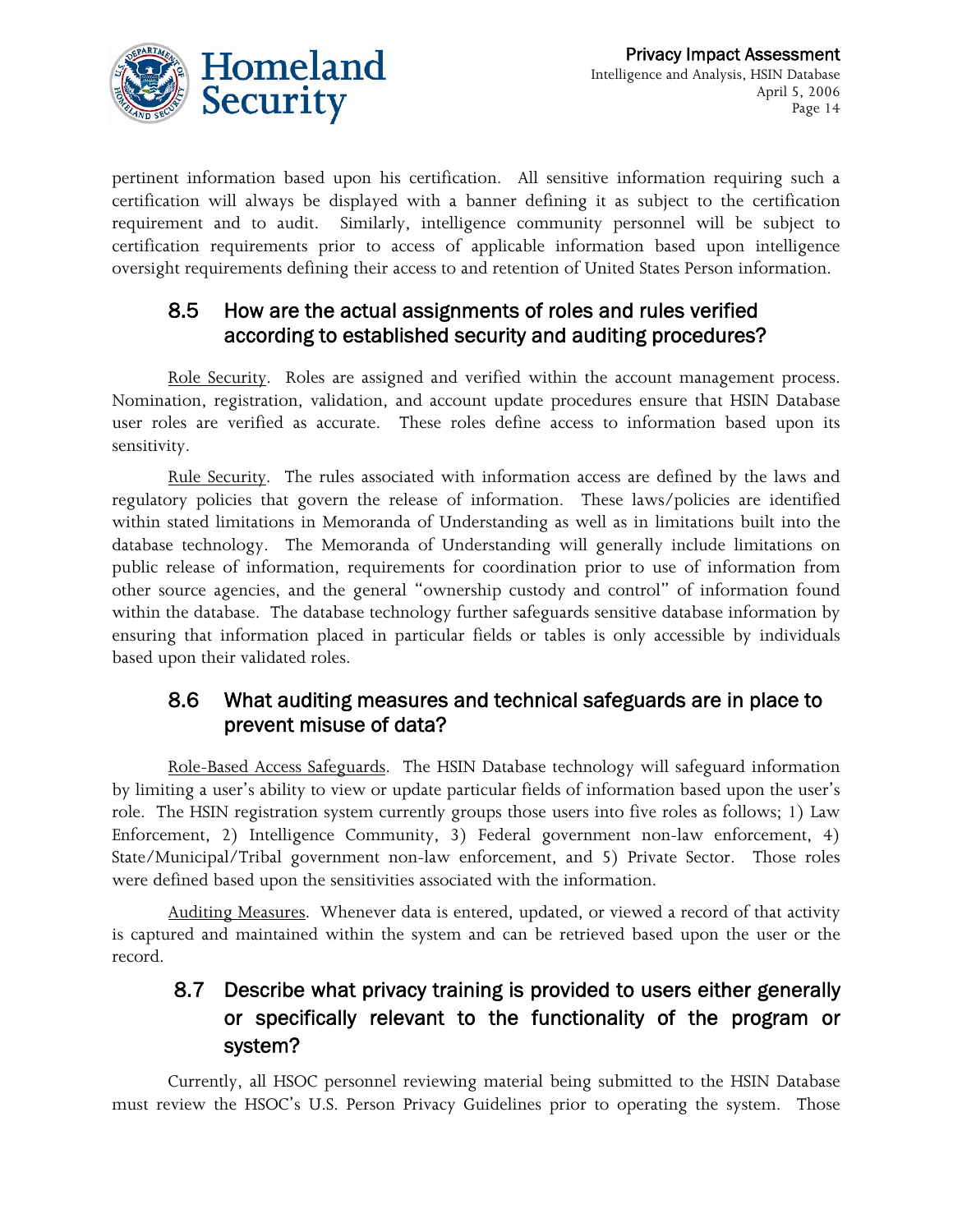

guidelines as well as other information handling requirements are being incorporated into computer-based training modules that will be required for HSIN Database access. The business rules associated with the protection of the information, and the basis for those rules will be a component of all computer based training modules associated with HSIN and the HSIN Database.

#### 8.8 Is the data secured in accordance with FISMA requirements? If yes, when was Certification & Accreditation last completed?

The HSIN Authorization to Operate was granted on July 21, 2005, for a period of one year. The HSOC Information Security Officer (ISO) is coordinating efforts and preparing for the re-certification and accreditation of HSIN and the HSIN Database in advance of the June 1, 2006 expiration of the current authorization. The HSIN Database is and will continue to evolve in accordance with FISMA and the DISA assessment guidance.

#### Section 9.0 Technology

#### 9.1 Was the system built from the ground up or purchased and installed?

Both HSIN and the HSIN Database applications were developed from the ground up under a government contract vehicle. They were built upon specific previously accredited commercialoff-the-shelf (COTs) software applications. Those COTs applications are Microsoft Windows Server 2003™ and SQL Server 2000™.

#### 9.2 Describe how data integrity, privacy, and security were analyzed as part of the decisions made for your system.

System developers of the Homeland Security Information Network recognized from the beginning the need to ensure the integrity, privacy, and security of the sensitive information to be collected, used and disseminated in the HSIN Database. Initial decisions about system design were therefore based on the need to ensure data integrity, embed strong privacy controls, and implement robust security features. HSIN also developed policies requiring role-based access controls and auditing procedures to facilitate oversight of system operations. These policies are dynamic and will be modified when improvements are identified that will increase the integrity, privacy and security of the system.

#### 9.3 What design choices were made to enhance privacy?

Role-based access system design choices. The HSIN Registration system software development is now government-off-the-shelf (GOTs) software named the Account Management System (AMS). It was built specifically to address the need to ensure and enforce role-based access controls for the sensitive data in the HSIN Database as well as throughout the HSIN network. The design decision to use AMS was made to ensure privacy protections would be supported in the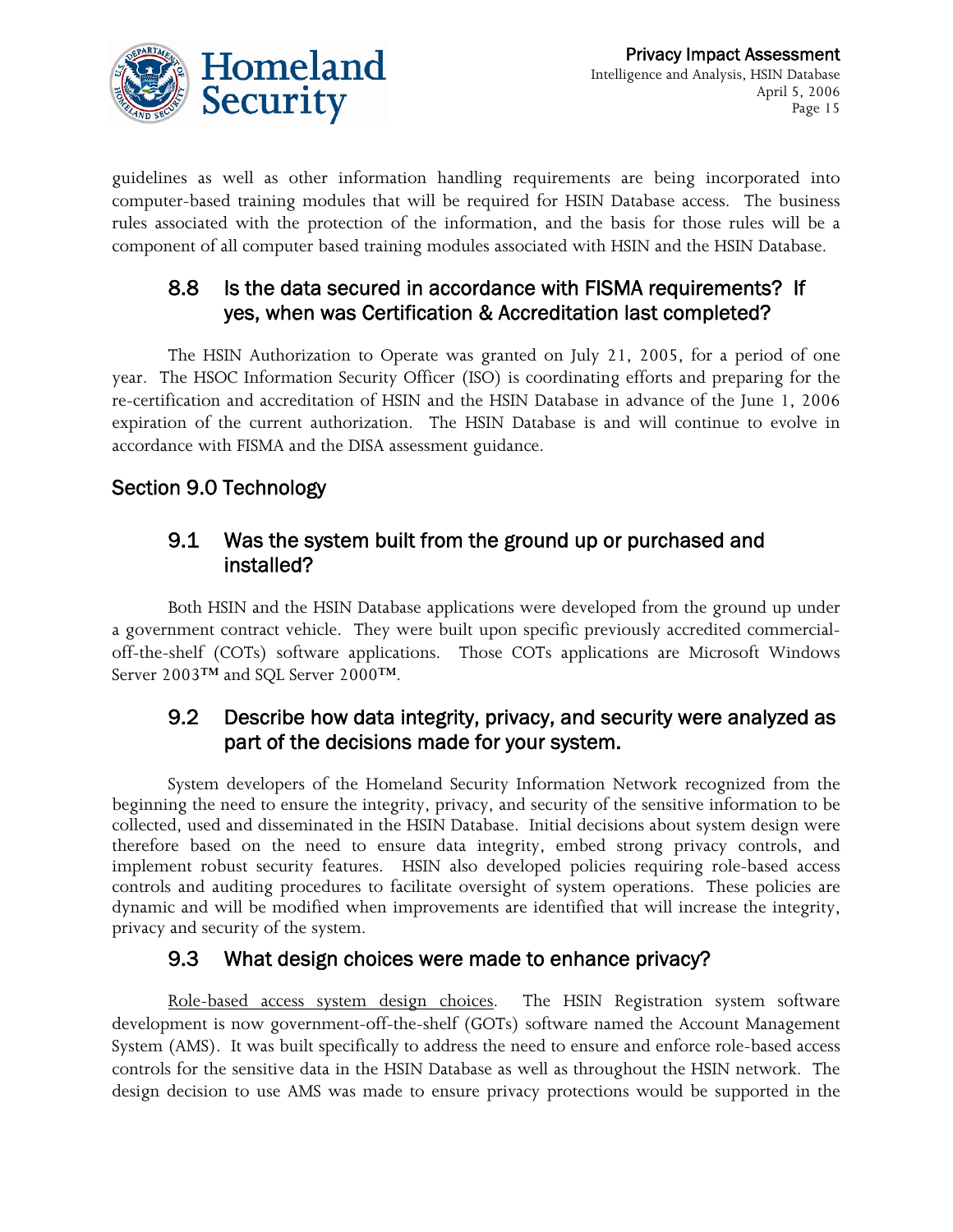

HSIN Database. The application of the HSIN Registration software to the HSIN Database ensures that only those with access that is authorized by law and policy are permitted access to sensitive data including personal information. This design choice evidenced the Department's commitment to fully accomplish its homeland security information sharing missions while also fully protecting the privacy, commercial proprietary, and law enforcement sensitivities associated with the information being communicated.

Perimeter-based network security design choices. Per the HSIN and HSIN Database contract requirements; network firewalls, intrusion detection systems (IDS), and secure internet communication (secure socket layer or SSL) were selected for the HSIN and HSIN Database. These design choices were made in light of government and industry-wide best practices to ensure system integrity and enhance privacy for public-facing web-based systems.

Component selection design choices. The selection of industry-standard products with proven track records and globally available support mechanisms were determined to be a key design factor in our efforts to ensure privacy and data security requirements would be met. The selection of such products provides benefits such as automated patch management, privacy and security update notification, and robust dedicated support and security staffs.

## Conclusion

The HSOC performs a critical role in information sharing and communications, especially during periods when the nation's critical infrastructure is particularly vulnerable to or compromised by an attack or major incident. In order to fulfill its vital role, the HSOC must establish and sustain a complex information system that is capable of coordinating among many individual systems; that is automated, integrated, adaptable, and scalable; that is able to accommodate rapidly evolving threat capabilities; and that is able to leverage advances in technology to counter all emerging threats to the security of the American homeland. HSIN fulfills those requirements for the HSOC as well as a host of communities with similar requirements.

HSIN was deployed as an internet-based platform to ensure compatibility and interoperability among interrelated communities of users securely exchanging critical sensitive information relevant to their official domestic security missions while ensuring that the integrity and privacy of individual's data was maintained. The registration protocol for HSIN was identified as a critical function for ensuring that HSIN members are properly validated. It serves as a key component in role-based access to the HSIN Database.

 The HSOC and other similar domestic security stakeholders will accomplish their vital information sharing missions when the scope of their information intake and retention is focused on information that is relevant to their mission. In order to accomplish that, all suspicious activity information received is logged for accountability, filtered to ensure that it is terrorism-related information, and is tracked for operational significance and appropriate information sharing. While appropriately safeguarding the privacy of individual information, the HSIN Database